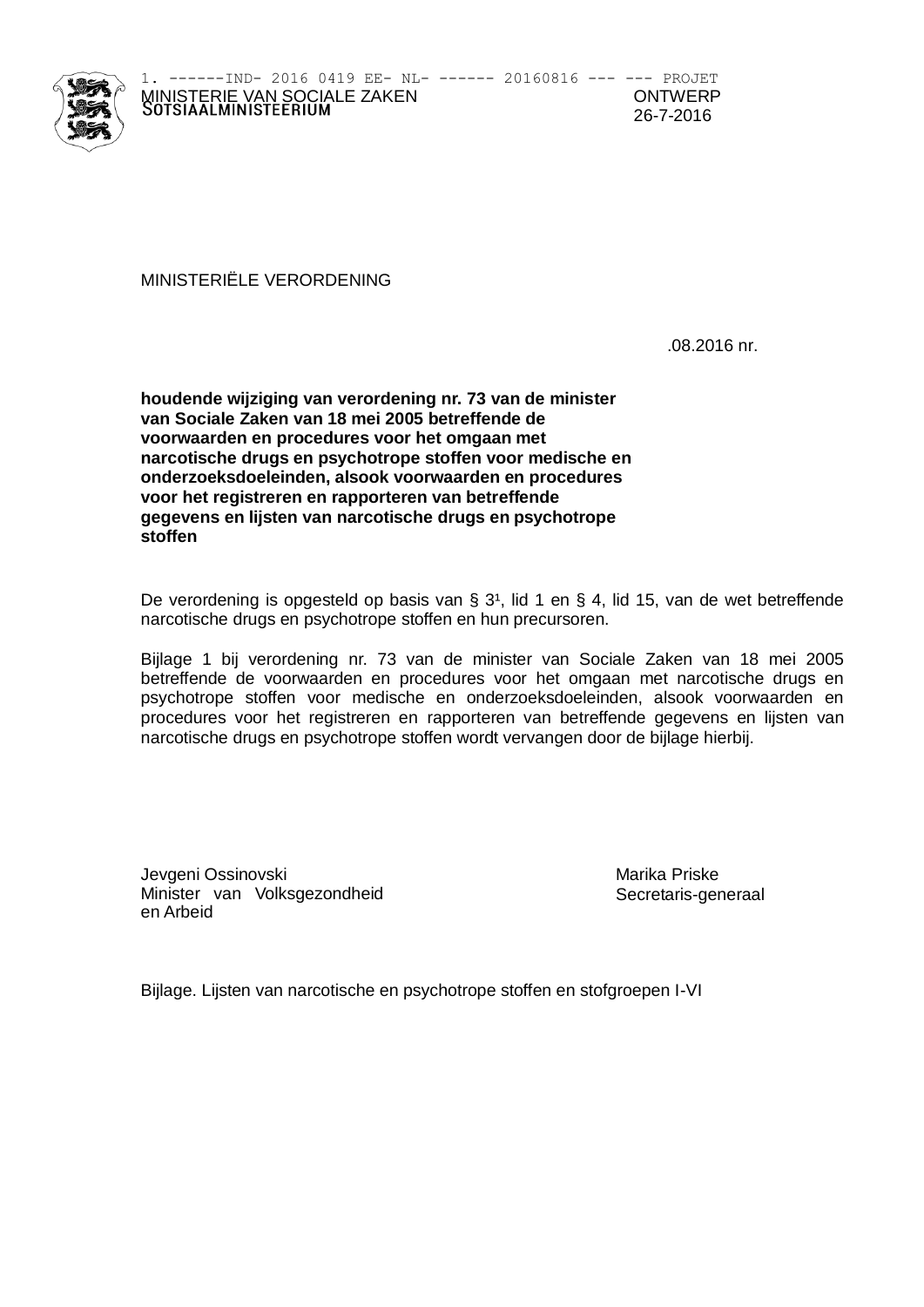Verordening nr....... van de minister van Volksgezondheid en Arbeid van... juli 2016 houdende wijziging van Verordening nr. 73 van de minister van Sociale Zaken van 18 mei 2005 betreffende de voorwaarden en procedures voor het omgaan met narcotische drugs en psychotrope stoffen voor medische en onderzoeksdoeleinden, alsook voorwaarden en procedures voor het registreren en rapporteren van betreffende gegevens

Verordening nr. 73 van de minister van Sociale Zaken van 18 mei 2005 betreffende de voorwaarden en procedures voor het omgaan met narcotische drugs en psychotrope stoffen voor medische en onderzoeksdoeleinden, alsook voorwaarden en procedures voor het registreren en rapporteren van betreffende gegevens en lijsten van narcotische drugs en psychotrope stoffen Bijlage 1

#### **LIJSTEN VAN NARCOTISCHE EN PSYCHOTROPE STOFFEN EN STOFGROEPEN I-IV**

#### **LIJST I**

| N-[(1S)-1-(aminocarbonyl)-2-AB-CHMINACA;<br>AB-CHMINACA;<br>methylpropyl]-1-(cyclohexylmethyl)-1H-indazol-3- methylpropyl]-1-(cyclohexylmethyl)-1H-indazole-<br>carboxamide      | N-[(1S)-1-(aminocarbonyl)-2-<br>3-carboxamide                                                                                                                        |
|----------------------------------------------------------------------------------------------------------------------------------------------------------------------------------|----------------------------------------------------------------------------------------------------------------------------------------------------------------------|
| N-(1-amino-3-methyl-1-AB-FUBINACA;<br>AB-FUBINACA:<br>oxobutaan-2-yl)-1-(4-fluorobenzyl)-1H-indazol-3- oxobutan-2-yl)-1-(4-fluorobenzyl)-1H-indazole-3-<br>carboxamide           | N-(1-amino-3-methyl-1-<br>carboxamide                                                                                                                                |
| 2-yl)-1-pentyl-1H-indazol-3-carboxamide                                                                                                                                          | AB-PINACA; N-(1-amino-3-methyl-1-oxobutaan-AB-PINACA; N-(1-amino-3-methyl-1-oxobutan-2-<br>yl)-1-pentyl-1H-indazole-3-carboxamide                                    |
| N-[1-(aminocarbonyl)-2,2-ADB-CHMINACA;<br>ADB-CHMINACA;<br>dimethylpropyl]-1-(cyclohexylmethyl)-1H-indazol- dimethylpropyl]-1-(cyclohexylmethyl)-1H-<br>3-carboxamide            | N-[1-(aminocarbonyl)-2,2-<br>indazole-3-carboxamide                                                                                                                  |
| dimethylpropyl]-1-[(4-fluorofenyl)methyl]-1H-<br>indazol-3-carboxamide                                                                                                           | ADB-FUBINACA; N-[(1S)-1-(aminocarbonyl)-2,2-ADB-FUBINACA; N-[(1S)-1-(aminocarbonyl)-2,2-<br>dimethylpropyl]-1-[(4-fluorophenyl)methyl]-1H-<br>indazole-3-carboxamide |
| ADB-PINACA:<br>N-(1-amino-3,3-dimethyl-1-ADB-PINACA;<br>oxobutaan-2-yl)-1-pentyl-1H-indazol-3-<br>carboxamide                                                                    | N-(1-amino-3,3-dimethyl-1-<br>oxobutan-2-yl)-1-pentyl-1H-indazole-3-<br>carboxamide                                                                                  |
| 1-[(5-fluoropentyl)-1H-indol-3-yl]- AM-2201;<br>AM-2201;<br>(naftalen-1-yl)methanon                                                                                              | 1-[(5-fluoropentyl)-1H-indol-3-yl]-<br>(naphthalen-1-yl)methanone                                                                                                    |
| amine                                                                                                                                                                            | 2-amino-indaan (2-AI); 2,3-dihydro-1H-indeen-2-2-aminoindane (2-AI); 2,3-dihydro-1H-inden-2-<br>amine                                                                |
| Amfetamine<br>(amfetamine);<br>methylfenethylamine                                                                                                                               | $(+-)$ -alfa-Amfetamine<br>(amphetamine);<br>$(+-)$ -alfa-<br>methylphenethylamine                                                                                   |
| Amineptine; (7-[(10,11-dihydro-5H- dibenzo [a,d] Amineptine;<br>cyclohepten-5-yl)amino] heptaanzuur)                                                                             | (7-[(10,11-dihydro-5H-<br>dibenzo[a,d]cyclohepten-5-yl)amino]heptanoic<br>acid)                                                                                      |
| 2-amino-1-(4-broom-2,5-dimethoxyfenyl)ethaan-<br>1-on (bk-2C-B)                                                                                                                  | 2-amino-1-(4-bromo-2,5-dimethoxyphenyl)ethan-<br>1-one $(bk-2C-B)$                                                                                                   |
| 6-(2-aminopropyl)benzofuraan (6-APB)                                                                                                                                             | 6-(2-aminopropyl)benzofuran (6-APB)                                                                                                                                  |
| 5-(2-aminopropyl)indol (5-API, 5-IT)                                                                                                                                             | 5-(2-aminopropyl)indole (5-API, 5-IT)                                                                                                                                |
| APINACA, AKB48; 1-pentyl-N-tricyclo [3.3.1.13,7] APINACA,<br>dec-1-yl-1H-indazol-3-carboxamide                                                                                   | 1-pentyl-N-<br><b>AKB48:</b><br>tricyclo[3.3.1.13,7]dec-1-yl-1H-indazole-3-<br>carboxamide                                                                           |
| 4-acetoxy-N,N-dimethyltryptamine (4-AcO-DMT; 4-acetoxy-N,N-dimethyltryptamine<br>3-[2-(dimethylamino)ethyl]-1H-indol-4-yl acetaat [2-(dimethylamino)ethyl]-1H-indol-4-yl acetate | $(4-ACO-DMT)$<br>4-acetoxy-DMT); O-acetylpsilocine; psilacetine; 4-acetoxy-DMT); O-acetylpsilocin; psilacetin; 3-                                                    |
| N-(1-fenethylpiperidine-4-yl)-N-Acetylfentanyl;<br>Acetylfentanyl:                                                                                                               | N-(1-phenethylpiperidin-4-yl)-N-                                                                                                                                     |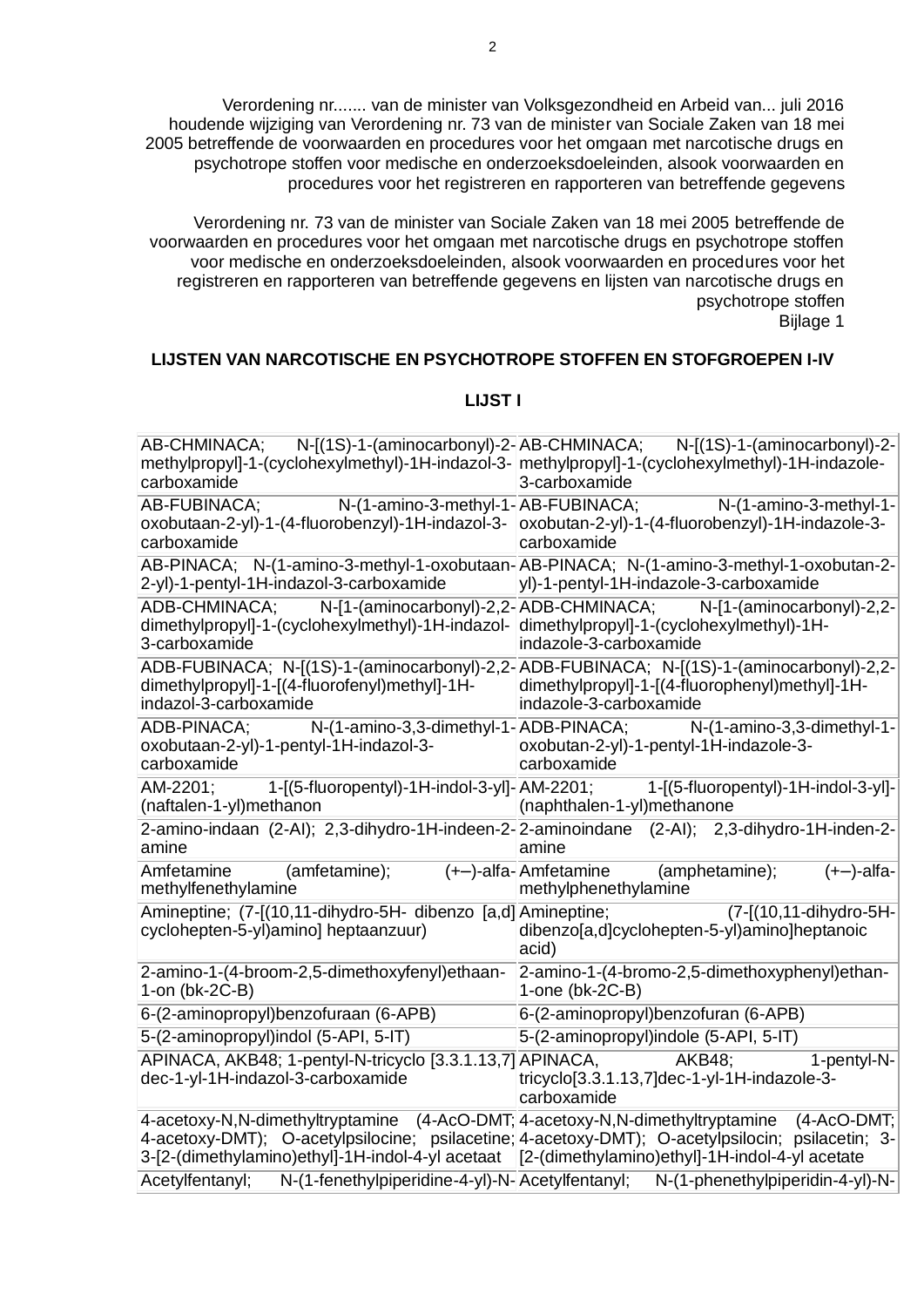| fenylacetamide                                                                                                                                  | phenylacetamide                                                                                                                      |
|-------------------------------------------------------------------------------------------------------------------------------------------------|--------------------------------------------------------------------------------------------------------------------------------------|
| 1-(1-benzofuraan-5-yl)-N-ethylpropaan-2-amine<br>$(5-EAPB)$                                                                                     | 1-(1-benzofuran-5-yl)-N-ethylpropan-2-amine<br>(5-<br>EAPB)                                                                          |
| 1-(benzofuraan-5-yl)-N-methylpropaan-2-amine<br>$(5-MAPB)$                                                                                      | 1-(benzofuran-5-yl)-N-methylpropan-2-amine<br>$(5 -$<br>MAPB)                                                                        |
| Benzylpiperazine (BZP)                                                                                                                          | Benzylpiperazine (BZP)                                                                                                               |
| 1-(4-broom-2,5-dimethoxyfenethylamine;<br>Nexus; BDMPEA)                                                                                        | (2C-B; 1-(4-bromo-2,5-dimethoxyphenethylamine;<br>$(2C -$<br>B; Nexus; BDMPEA)                                                       |
| 2-(4-broom-2,5-dimethoxyfenyl)-N-[(2-<br>methoxyfenyl)methyl] ethanamine (25B-NBOMe; methoxyphenyl)methyl]ethanamine<br>2C-B-NBOMe; NBOMe-2C-B) | 2-(4-bromo-2,5-dimethoxyphenyl)-N-[(2-<br>$(25B -$<br>NBOMe; 2C-B-NBOMe; NBOMe-2C-B)                                                 |
| (DOB);<br><b>Brolamfetamine</b><br>dimethoxy-alfa-methylfenethylamine                                                                           | $(DOB);$ $(+-)$ -4-bromo-2,5-<br>(+-)-4-broom-2,5-Brolamfetamine<br>dimethoxy-alfa-methylphenethylamine                              |
| Bufedron (MABP); α-methylamino-butyrofenon; Buphedrone<br>2-(methylamino)-1-fenylbutaan-1-on                                                    | (MABP);<br>α-methylamino-<br>butyrophenone; 2-(methylamino)-1-phenylbutan-<br>1-one                                                  |
| (methylamino) butaan-1-on                                                                                                                       | Butylone (bk-MBDB);1-(1,3-benzodioxol-5-yl)-2-Butylone (bk-MBDB); 1-(1,3-benzodioxol-5-yl)-2-<br>(methylamino) butan-1-one           |
| hydroxycyclohexyl]fenol                                                                                                                         | CP 47497; 5-(1,1-dimethylheptyl)-2-[(1R,3S)-3-CP 47497; 5-(1,1-dimethylheptyl)-2-[(1R,3S)-3-<br>hydroxycyclohexyl]phenol             |
| [(1R,3S)-3-hydroxycyclohexyl]fenol                                                                                                              | CP 47497-C6-homologe; 5-(1,1-dimethylhexyl)-2- CP 47497-C6-homologe; 5-(1,1-dimethylhexyl)-2-<br>[(1R,3S)-3-hydroxycyclohexyl]phenol |
| [(1R,3S)-3-hydroxycyclohexyl]fenol                                                                                                              | CP 47497-C8-homologe; 5-(1,1-dimethyloctyl)-2- CP 47497-C8-homologe; 5-(1,1-dimethyloctyl)-2-<br>[(1R,3S)-3-hydroxycyclohexyl]phenol |
| [(1R,3S)-3-hydroxycyclohexyl]fenol                                                                                                              | CP 47497-C9-homologe; 5-(1,1-dimethyloctyl)-2-CP 47497-C9-homologe; 5-(1,1-dimethylnonyl)-2-<br>[(1R,3S)-3-hydroxycyclohexyl]phenol  |
| Dexamfetamine<br>(dexamfetamine);<br>methylfenethylamine                                                                                        | (+)-alfa-Dexamfetamine<br>(dexamphetamine);<br>$(+)$ -alfa-<br>methylphenethylamine                                                  |
| fenyl-6H-tieno [3,2-f][1,2,4] triazolo [4,3-a][1,4] phenyl-6H-tieno[3,2-f][1,2,4]triazolo[4,3-<br>diazepine; etizolam-2                         | Deschloro-etizolam (ETZ-2); 2-ethyl-9-methyl-4-Deschloroetizolam (ETZ-2); 2-ethyl-9-methyl-4-<br>a][1,4]diazepin; etizolam-2         |
| $(2-DPMP);$<br>Desoxypipradrol<br>(difenylmethyl)piperidine; 2-benzhydrylpiperidine; (diphenylmethyl)piperidine;<br>deoxypipradrol              | 2- Desoxypipradrol<br>$(2-DPMP);$<br>$2 -$<br>$2 -$<br>benzhydrylpiperidine; deoxypipradrol                                          |
| Diëthyltryptamine (DET); 3-[2-(diëthylamino)ethyl] Diethyltryptamine<br>indol                                                                   | $3-[2-$<br>(DET);<br>(diethylamino) ethyl]indole                                                                                     |
| Difenidine; 1-(1,2-difenylethyl)piperidine                                                                                                      | Diphenidine; 1-(1,2-diphenylethyl)piperidine                                                                                         |
| (chloordiazepam); 7-chloor-5-(2-Diclazepam<br>Diclazepam<br>chloorfenyl)-1-methyl-1,3-dihydro-2H-1,4-<br>benzodiazepine-2-on                    | (chlorodiazepam); 7-chloro-5-(2-<br>chlorophenyl)-1-methyl-1,3-dihydro-2H-1,4-<br>benzodiazepin-2-one                                |
| 3,4-dichloor-N-[(1-<br>dimethylamino)cyclohexylmethyl]<br>(AH-7921)                                                                             | 3,4-dichloro-N-[(1-<br>benzamide dimethylamino)cyclohexylmethyl]benzamide (AH-<br>7921)                                              |
| 3,4-dichloor-N-[2-(dimethylamino)cyclohexyl]-N-<br>methylbenzamide (U-47700)                                                                    | 3,4-dichloro-N-[2-(dimethylamino)cyclohexyl]-N-<br>methylbenzamide (U-47700)                                                         |
| Dimethoxyamfetamine<br>(DMA);<br>dimethoxy-alfa-methylfenethylamine                                                                             | $(-)-2,5$<br>$(+-)$ -2,5-Dimethoxyamfetamine<br>(DMA);<br>dimethoxy-alfa-methylphenethylamine                                        |
|                                                                                                                                                 | 4-ethyl-2,5-dimethoxy-alfa-methyl-<br>phenethylamine                                                                                 |
| 4-ethyl-2,5-dimethoxy-alfa-methyl-DOET;<br>DOET;<br>fenethylamine                                                                               |                                                                                                                                      |
| 2,5-dimethoxy-4-ethyl-fenethylamine (2C-E);<br>(2,5-dimethoxy-4-ethylfenyl)-2-amino-ethaan                                                      | 1-2,5-dimethoxy-4-ethyl-phenethylamine (2C-E); 1-<br>(2,5-dimethoxy-4-ethylphenyl)-2-aminoethane                                     |
| 2,5-dimethoxy-4-ethylthiofenethylamine (2C-T-2)                                                                                                 | 2,5-dimethoxy-4-ethylthiophenethylamine (2C-T-<br>2)                                                                                 |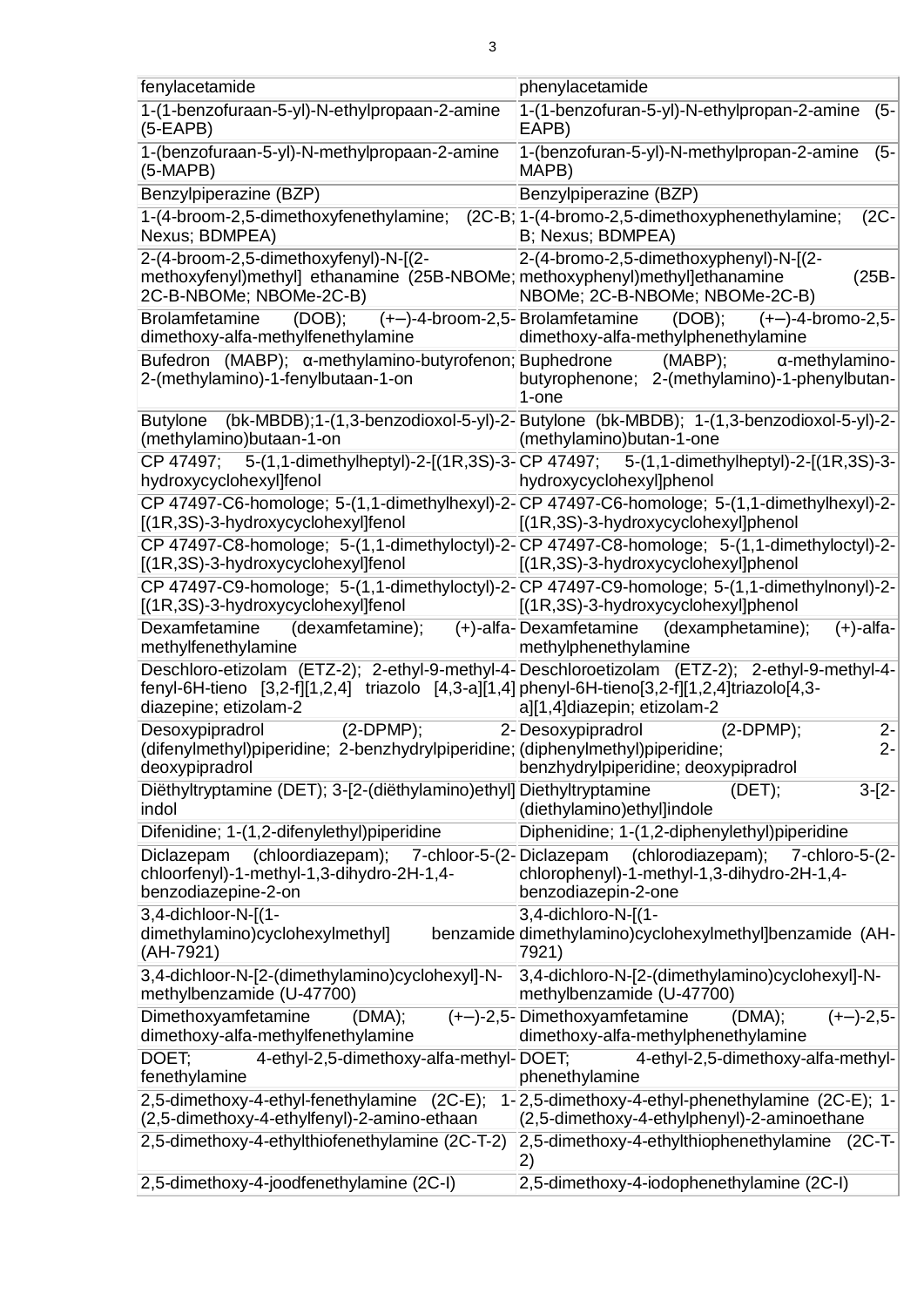| chloor-2,5-dimethoxyfenyl)propaan-2-amine                                                                                                                                | 2,5-dimethoxy-4-chlooramfetamine (DOC); 1-(4-2,5-dimethoxy-4-chloroamphetamine (DOC); 1-<br>(4-chloro-2,5-dimethoxyphenyl)propan-2-amine                |
|--------------------------------------------------------------------------------------------------------------------------------------------------------------------------|---------------------------------------------------------------------------------------------------------------------------------------------------------|
| 2,5-dimethoxy-4-propylfenethylamine; (2C-P); 2-2,5-dimethoxy-4-propylphenethylamine;<br>(2,5-dimethoxy-4-propylfenyl) ethanamine                                         | $(2C-P)$ ;<br>2-(2,5-dimethoxy-4-propylphenyl) ethanamine                                                                                               |
| 2,5-dimethoxy-4-(n)-propylthiofenethylamine (2C-2,5-dimethoxy-4-(n)-propylthiophenethylamine<br>T-7)                                                                     | $(2C-T-7)$                                                                                                                                              |
| (DMT);<br>Dimethyltryptamine<br>(dimethylamino) ethyl] indol                                                                                                             | 3-[2-Dimethyltryptamine<br>(DMT);<br>$3-[2-$<br>(dimethylamino) ethyl]indole                                                                            |
| dimethylaminorex                                                                                                                                                         | 4,4'-DMAR; para-methyl-4-methylaminorex; 4,4'-4,4'-DMAR; para-methyl-4-methylaminorex; 4,4'-<br>dimethylaminorex                                        |
| DMHP;<br>3-(1,2-dimethylheptyl)-7,8,9,10-DMHP;<br>tetrahydro-6,6,9-trimethyl-6H-dibenzo<br>pyraan-1-ol                                                                   | 3-(1,2-dimethylheptyl)-7,8,9,10-<br>[b,d] tetrahydro-6,6,9-trimethyl-6H-dibenzo[b,d]pyran-<br>1-ol                                                      |
| Mitragyna speciosa (Kratom)                                                                                                                                              | Mitragyna speciosa (Kratom)                                                                                                                             |
| Esketamine*                                                                                                                                                              | Esketamine*                                                                                                                                             |
| Etizolam;<br>thieno [3,2-f][1,2,4]¬triazolo [4,3-a][1,4] diazepine thieno[3,2-f][1,2,4]¬triazolo[4,3-a][1,4]diazepine                                                    | 4-(2-chloorfenyl)-2-ethyl-9-methyl-6H-Etizolam; 4-(2-chlorophenyl)-2-ethyl-9-methyl-6H-                                                                 |
| Eticyclidine<br>(PCE);<br>fenylcyclohexylamine                                                                                                                           | N-ethyl-1-Eticyclidine<br>$(PCE)$ ;<br>N-ethyl-1-<br>phenylcyclohexylamine                                                                              |
| Etryptamine                                                                                                                                                              | Etryptamine                                                                                                                                             |
| methylenedioxyfenyl)propaan-1-on                                                                                                                                         | Ethylon (bk-MDEA; MDEC); 2-ethylamino-1-(3,4-Ethylone (bk-MDEA; MDEC); 2-ethylamino-1-<br>(3,4-methylenedioxyphenyl)propan-1-one                        |
| yl)acetaat                                                                                                                                                               | Ethylfenidaat (EP); ethyl-2-fenyl-2-(piperidine-2-Ethylphenidate (EP); ethyl-2-phenyl-2-(piperidin-<br>2-yl) acetate                                    |
| 5F-AKB48 (AKB-48F; 5-Fluor-AKB-48);<br>adamantyl)-1-(5-fluorpentyl)-1H-indazol-3-<br>carboxamide                                                                         | N-(1-5F-AKB48 (AKB-48F; 5-Fluoro-AKB-48); N-(1-<br>adamantyl)-1-(5-fluoropentyl)-1H-indazole-3-<br>carboxamide                                          |
| 5F-AMB; 5F-AMB-PINACA;<br>fluorpentyl)-1H-indazol-3-yl]<br>methylbutanoaat                                                                                               | methyl 2-({[1-(5-5F-AMB; 5F-AMB-PINACA; methyl 2-({[1-(5-<br>carbonyl}amino)-3-fluoropentyl)-1H-indazol-3-yl]carbonyl}amino)-3-<br>methylbutanoate      |
| 5F-MDMB-PINACA (5F-methyl-AMB, 5-fluor-5F-MDMB-PINACA<br>MAMB; 5-fluor-ADB); methyl-[2-(1-(5-fluorpentyl)- MAMB;<br>1H-indazol-3-carboxamido)-3,3-<br>dimethylbutanoaat] | (5F-methyl-AMB, 5-fluoro-<br>5-fluoro<br>ADB);<br>methyl-[2-(1-(5-<br>fluoropentyl)-1H-indazole-3-carboxamido)-3,3-<br>dimethylbutanoate]               |
| 1-(5-fluorpentyl)-1H-indol-3-5F-PB-22;<br>5F-PB-22;<br>carbonzuur 8-chinolinylester                                                                                      | 1-(5-fluoropentyl)-1H-indole-3-<br>carboxylic acid 8-quinolinyl ester                                                                                   |
| 5F-UR-144 (XLR-11); (1-(5-fluorpentyl)-1H-indol-5F-UR-144<br>3-yl)(2,2,3,3-tetramethylcyclopropyl)methanon                                                               | $(XLR-11);$<br>(1-(5-fluoropentyl)-1H-<br>indol-3-yl $(2,2,3,3-$<br>tetramethylcyclopropyl)methanone                                                    |
| Fenetylline;<br>7-[2-[(alfa-methylfenethyl)- Fenetylline;<br>amino]ethyl]theofylline                                                                                     | 7-[2-[(alfa-methylphenethyl)-<br>amino]ethyl]theophylline                                                                                               |
| Fenmetrazine; 3-methyl-2-fenylmorfoline                                                                                                                                  | Phenmetrazine; 3-methyl-2-phenylmorpholine                                                                                                              |
| (PCP);<br>Fencyclidine<br>fenylcyclohexyl)piperidine                                                                                                                     | (PCP)<br>$1-(1-$<br>1-(1-Phencyclidine<br>phenylcyclohexyl)piperidine                                                                                   |
| Flubromazepam;<br>dihydro-2H-1,4-benzodiazepine-2-on                                                                                                                     | 7-broom-5-(2-fluorfenyl)-1,3-Flubromazepam; 7-bromo-5-(2-fluorophenyl)-1,3-<br>dihydro-2H-1,4-benzodiazepin-2-one                                       |
| Flubromazolam;<br>methyl-4H-[1,2,4]<br>benzodiazepine                                                                                                                    | 8-broom-6-(2-fluorfenyl)-1-Flubromazolam; 8-bromo-6-(2-fluorophenyl)-1-<br>triazolo-[4,3a][1,4] methyl-4H-[1,2,4]triazolo-<br>[4,3a][1,4]benzodiazepine |
| 4-fluoramfetamine<br>$(4-FA;$<br>$4$ -FMP);<br>fluorofenyl)propaan-2-amine                                                                                               | 1-(4-4-fluoroamphetamine<br>$4-FMP$ ;<br>$1-(4-$<br>$(4-FA;$<br>fluorophenyl)propan-2-amine                                                             |
| 3-fluorfenmetrazine (3-FPM); 3F-fenmetrazine; 2-3-fluorophenmetrazine<br>(3-fluorfenyl)-3-methylmorfoline                                                                | $3F-$<br>$(3-FPM)$ ;<br>2-(3-fluorophenyl)-3-<br>phenmetrazine;<br>methylmorpholine                                                                     |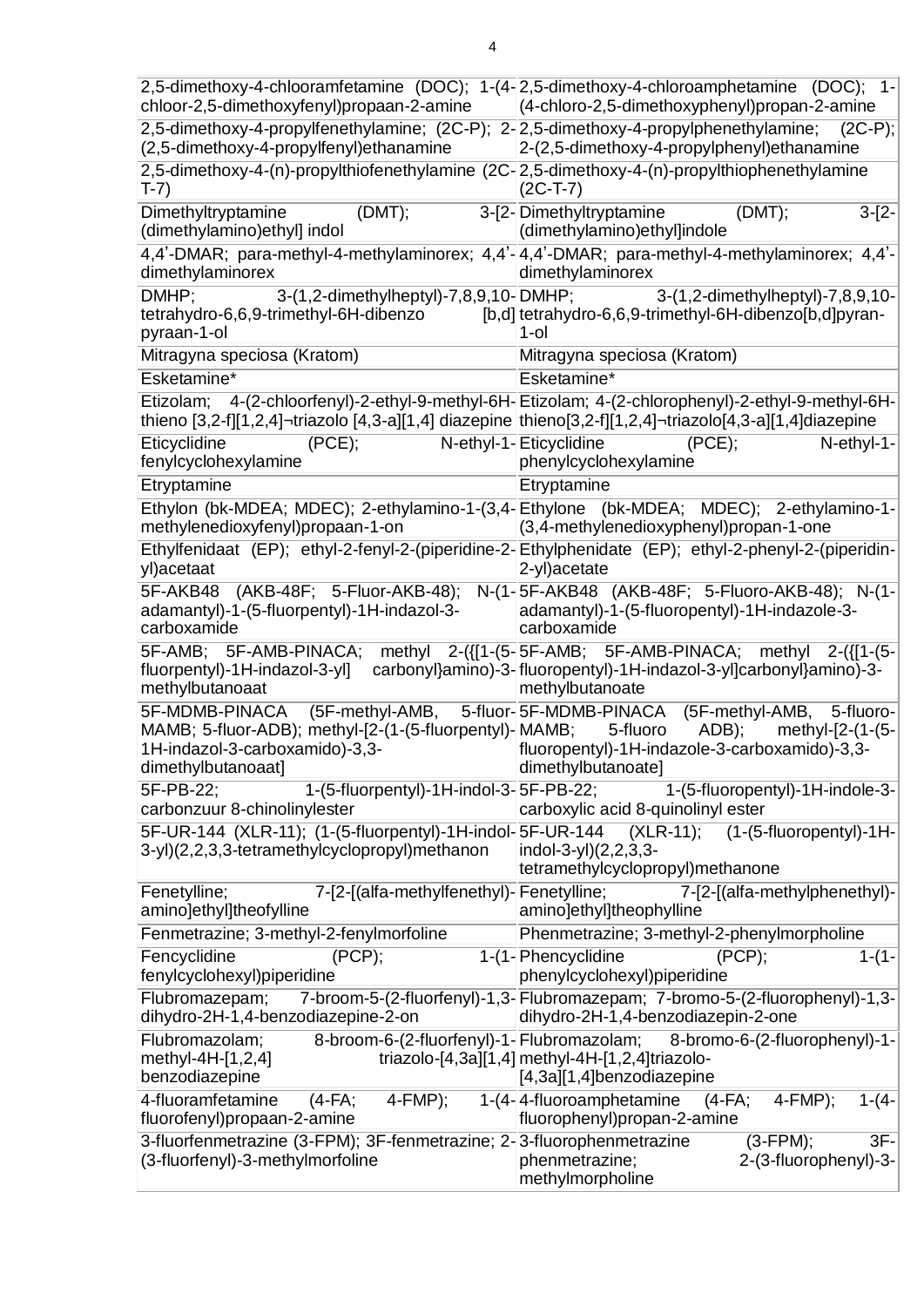| 4-fluormethamfetamine<br>$(4-FMA);$<br>fluorfenyl)-N-methylpropaan-2-amine                                                                                                                                                  | (RS)-1-(4-4-fluoromethamphetamine (4-FMA); (RS)-1-(4-<br>fluorophenyl)-N-methylpropan-2-amine                                                                                                                                                                 |
|-----------------------------------------------------------------------------------------------------------------------------------------------------------------------------------------------------------------------------|---------------------------------------------------------------------------------------------------------------------------------------------------------------------------------------------------------------------------------------------------------------|
| 3-fluormethcathinon<br>$(3-FMC);$<br>fluorfenyl)-2-methylaminopropaan-1-on                                                                                                                                                  | (RS)-1-(3-3-fluoromethcathinone (3-FMC);<br>$(RS)-1-(3-$<br>fluorophenyl)-2-methylaminopropan-1-one                                                                                                                                                           |
| Furanylfentanyl;<br>fenethyl)piperidine-4-yl]-furaan-2-carboxamide;<br>2-furoanoylfentanyl;<br>despropionyl<br>fentanyl                                                                                                     | N-fenyl-N-[1-(2- Furanylfentanyl;<br>N-phenyl-N-[1-(2-<br>phenethyl)piperidin-4-yl]-furan-2-carboxamide; 2-<br>furanoyl furoanoylfentanyl; despropionyl furanoyl fentanyl                                                                                     |
| γ-hydroxyboterzuur (GHB)*                                                                                                                                                                                                   | γ-hydroxybutyric acid (GHB)*                                                                                                                                                                                                                                  |
| Heroïne (diacetylmorfine)                                                                                                                                                                                                   | Heroin (diacetylmorphine)                                                                                                                                                                                                                                     |
| dimethyl-3-(2-methyloctaan-2-yl)-6a, 7, 10, 10a-<br>tetrahydrobenzo [c] chromen-1-ol                                                                                                                                        | HU-210; (6aR, 10aR)-9-(hydroxymethyl)-6,6-HU-210; (6aR, 10aR)-9-(hydroxymethyl)-6,6-<br>dimethyl-3-(2-methyloctan-2-yl)-6a,7,10,10a-<br>tetrahydrobenzo[c]chromen-1-ol                                                                                        |
| 7-hydroxymitragynine                                                                                                                                                                                                        | 7-hydroxymitragynine                                                                                                                                                                                                                                          |
| 2-(4-jodo-2,5-dimethoxyfenyl)-N-[(2-<br>methoxyfenyl)methyl]¬ethanamine (25I-NBOMe; methoxyphenyl)methyl]¬ethanamine<br>2C-I-NBOMe; NBOMe-2C-I)                                                                             | 2-(4-iodo-2,5-dimethoxyphenyl)-N-[(2-<br>$(25I -$<br>NBOMe; 2C-I-NBOMe; NBOMe-2C-I)                                                                                                                                                                           |
| Naftaleen-1-yl-(1-pentylindol-3-JWH-018;<br>JWH-018;<br>yl)methanon                                                                                                                                                         | Naphthalen-1-yl-(1-pentylindol-3-<br>yl)methanon                                                                                                                                                                                                              |
| <b>JWH-19;</b><br>Naftaleen-1-yl-(1-hexylindol-3-JWH-19;<br>yl)methanon                                                                                                                                                     | Naphthalen-1-yl-(1-hexylindol-3-<br>yl)methanone                                                                                                                                                                                                              |
| Naftaleen-1-yl-(1-butylindol-3-JWH-073;<br>JWH-073;<br>yl)methanon                                                                                                                                                          | Naphthalen-1-yl-(1-butylindol-3-<br>yl)methanone                                                                                                                                                                                                              |
| JWH-081;<br>4-methoxynaftaleen-1-yl-(1-JWH-081;<br>pentylindol-3-yl)methanon                                                                                                                                                | 4-methoxynaphthalen-1-yl-(1-<br>pentylindol-3-yl)methanone                                                                                                                                                                                                    |
| <b>JWH-200;</b><br>naftaleen-1-ylmethanon                                                                                                                                                                                   | (1-(2-morfoline-4-ylethyl)indol-3-yl)-JWH-200; (1-(2-morpholin-4-ylethyl)indol-3-yl)-<br>naphthalen-1-ylmethanone                                                                                                                                             |
| yl)methanon; 1-pentyl-3-(4-ethyl-1-naftoyl)indol                                                                                                                                                                            | JWH-210; 4-ethylnaftaleen-1-yl-(1-pentylindol-3-JWH-210; 4-ethylnaphthalen-1-yl-(1-pentylindol-<br>3-yl)methanone;<br>$1$ -pentyl-3- $(4$ -ethyl-1-<br>naphthoyl)indole                                                                                       |
| yl)ethanon                                                                                                                                                                                                                  | JWH-250; 2-(2-methoxyfenyl)-1-(1-pentylindol-3-JWH-250; 2-(2-methoxyphenyl)-1-(1-pentylindol-<br>3-yl)ethanone                                                                                                                                                |
| JWH-307:<br>naftaleen-1-ylmethanon                                                                                                                                                                                          | (5-(2-fluorfenyl)-1-pentylpyrrol-3-yl)-JWH-307; (5-(2-fluorophenyl)-1-pentylpyrrol-3-yl)-<br>naphthalen-1-ylmethanone                                                                                                                                         |
| opgenomen in de gemeenschappelijke rassenlijst catalogue of varieties of agricultural<br>tetrahydrocannabinol<br>hoogste<br>0,2<br>ten<br>bedraagt) en cannabishars, -extracten en - and tinctures of cannabis<br>tincturen | Cannabis (met uitzondering van rassen die zijn Cannabis (excl. the varieties listed in the common<br>plant<br>voor landbouwgewassen, waarvan het gehalte species, which tetrahydrocannabinol content not<br>% exceeding 0,2%) and cannabis resin and extracts |
| Cathinon; (-)-S-2-aminopropiofenon                                                                                                                                                                                          | Cathinone; (-)-S-2-aminopropiophenone                                                                                                                                                                                                                         |
| Ketamine*                                                                                                                                                                                                                   | Ketamine*                                                                                                                                                                                                                                                     |
| 2-(4-chloor-2,5-dimethoxyfenyl)-N-[(2-<br>methoxyfenyl)methyl]¬ethanamine (25C-NBOMe; methoxyphenyl)methyl]¬ethanamine<br>2C-C-NBOMe; NBOMe-2C-C)                                                                           | 2-(4-chloro-2,5-dimethoxyphenyl)-N-[(2-<br>$(25C -$<br>NBOMe; 2C-C-NBOMe; NBOMe-2C-C)                                                                                                                                                                         |
| Chloorfenylpiperazine (CPP)                                                                                                                                                                                                 | Chlorophenylpiperazine (CPP)                                                                                                                                                                                                                                  |
| methyl-8-nitro-4H- $[1,2,4]$<br>triazolo<br>benzodiazepine                                                                                                                                                                  | Clonazolam; clonitrazolam; 6-(2-chloorfenyl)-1-Clonazolam; clonitrazolam; 6-(2-chlorophenyl)-1-<br>$[4,3-a][1,4]$ methyl-8-nitro-4H- $[1,2,4]$ triazolo $[4,3-$<br>a][1,4]benzodiazepine                                                                      |
| Cocablad                                                                                                                                                                                                                    | Coca leaf                                                                                                                                                                                                                                                     |
| Levamfetamine (levamphetamine); (-)-(R)-alfa-Levamfetamine (levamphetamine);<br>methylfenethylamine                                                                                                                         | $(-)$ - $(R)$ -alfa-<br>methylphenethylamine                                                                                                                                                                                                                  |
| Levomethamfetamine;<br>dimethylfenethylamine                                                                                                                                                                                | (-)-N, alfa-Levomethamphetamine;<br>$(-)$ -N,alfa-<br>dimethylphenethylamine                                                                                                                                                                                  |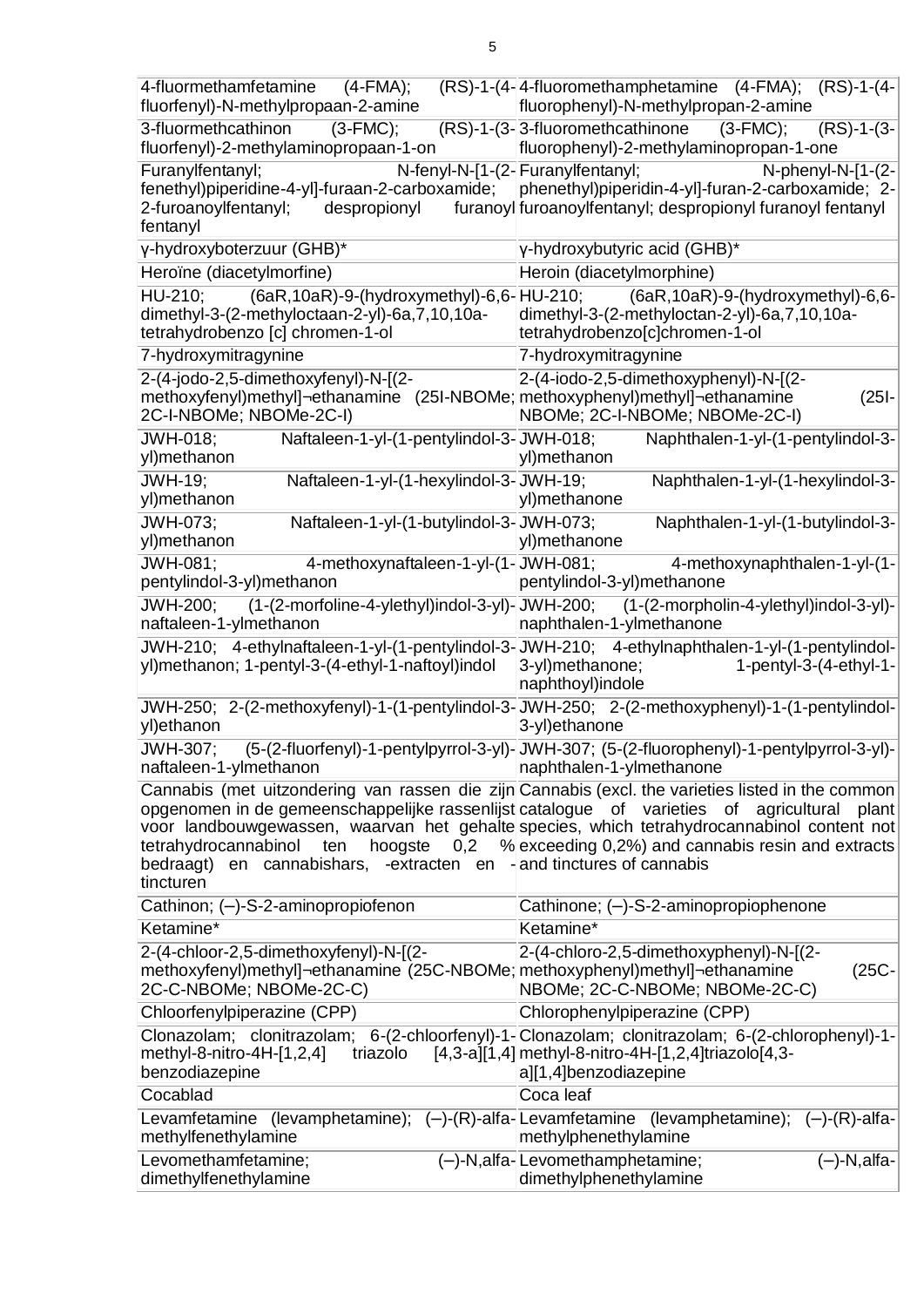| Salvia divinorum                                                                                                                                    | Salvia divinorum                                                                                                                                                                                           |
|-----------------------------------------------------------------------------------------------------------------------------------------------------|------------------------------------------------------------------------------------------------------------------------------------------------------------------------------------------------------------|
| 9,10-didehydro-N,N-diëthyl-6-Lysergide;<br>Lysergidum;<br>methylergoline-8ß-carboxamide (LSD; LSD-25)   methylergoline-8ß-carboxamide (LSD; LSD-25) | 9,10-didehydro-N,N-diethyl-6-                                                                                                                                                                              |
| MDMB-CHMICA;<br>methyl<br>(cyclohexylmethyl)indol-3-carbonyl] amino]-3,3-(cyclohexylmethyl)indole-3-carbonyl]amino]-3,3-<br>dimethylbutanoaat       | 2-[[1-MDMB-CHMICA;<br>methyl<br>$2-[1 -$<br>dimethylbutanoate                                                                                                                                              |
| methyl<br>carboxamido)-3,3-dimethylbutanoaat                                                                                                        | MDMB-FUBINACA (FUB-MDMB; MDMB-Bz-F); MDMB-FUBINACA (FUB-MDMB; MDMB-Bz-F);<br>(S)-2-(1-(4-fluorbenzyl)-1H-indazol-3-methyl (S)-2-(1-(4-fluorobenzyl)-1H-indazole-3-<br>carboxamido)-3,3-dimethylbutanoate   |
| 3-(o-chloorfenyl)-2-methyl-4(3H)- Mecloqualone;<br>Mecloqualon;<br>quinazolinon                                                                     | 3-(o-chlorophenyl)-2-methyl-<br>4(3H)-quinazolinone                                                                                                                                                        |
| Mescaline; 3,4,5-trimethoxyfenethylamine                                                                                                            | Mescaline; 3,4,5-trimethoxyphenethylamine                                                                                                                                                                  |
| Metamfetamine<br>(methamfetamine);<br>N, alfa-dimethylfenethylamine                                                                                 | (+)-(S)-Metamfetamine<br>(methamphetamine);<br>$(+)$ - $(S)$ -<br>N, alfa-dimethylphenethylamine                                                                                                           |
| 4-methylamfetamine (4-MA)                                                                                                                           | 4-methylamphetamine (4-MA)                                                                                                                                                                                 |
| Metamfetamineracemaat<br>(methamfetamineracemaat);<br>dimethylfenethylamine                                                                         | Metamfetamine racemate<br>(methamphetamine<br>$(+-)$ -N,alfa-racemate); $(+-)$ -N,alfa-dimethylphenethylamine                                                                                              |
| Methiopropamine<br>methylthienylpropamine;<br>methyl-aminopropaan,<br>yl)propaan-2-amine                                                            | (MPA); Methiopropamine<br>$(MPA)$ ;<br>$1-(thiophen-2-yl)-2-$<br>1-(thiofen-2-yl)-2- methylthienylpropamine;<br>N-methyl-1-(thiofen-2-methyl-aminopropane,<br>N-methyl-1-(thiophen-2-<br>yl)propan-2-amine |
| Methoxetamine<br>(MXE);<br>(ethylamino)cyclohexanon                                                                                                 | 2-(3-methoxyfenyl)-2-Methoxetamine (MXE); 2-(3-methoxyphenyl)-2-<br>(ethylamino)cyclohexanone                                                                                                              |
| Methoxfenidine;<br>1-[1-(2-methoxyfenyl)-2-Methoxphenidine;<br>fenylethyl] piperidine                                                               | 1-[1-(2-methoxyphenyl)-2-<br>phenylethyl]piperidine                                                                                                                                                        |
| 3-methoxyfencyclidine<br>$(3-MeO-PCP);$<br>methoxfenyl)cyclohexyl] piperidine                                                                       | 1-[1-(3-3-methoxyphencyclidine (3-MeO-PCP); 1-[1-(3-<br>methoxyphenyl)cyclohexyl]piperidine                                                                                                                |
| 4-methoxymethcathinone<br>(methedrone,<br>PMMA, PMMC)                                                                                               | bk-4-methoxymethcathinone<br>(methedrone,<br>bk-<br>PMMA, PMMC)                                                                                                                                            |
| 5-methoxy-N,N-dimethyltryptamine (5-MeO-5-methoxy-N,N-dimethyltryptamine<br>2-(5-methoxy-1H-indol-3-yl)-N,N-DMT);<br>DMT);<br>dimethylethanamine    | $(5-MeO-$<br>2-(5-methoxy-1H-indol-3-yl)-N,N-<br>dimethylethanamine                                                                                                                                        |
| 2-methyl-3-o-tolyl-4(3H)- Methaqualone;<br>Methaqualon;<br>quinazolinon                                                                             | 2-methyl-3-o-tolyl-4(3H)-<br>quinazolinone                                                                                                                                                                 |
| Methcathinon                                                                                                                                        | Methcathinone                                                                                                                                                                                              |
| 2-methoxy-alfa-methyl-4,5-<br>(methyleendioxy)fenethylamine (MMDA)                                                                                  | 2-methoxy-alfa-methyl-4,5-<br>(methylenedioxy)phenethylamine (MMDA)                                                                                                                                        |
| [f][1,3]<br>dihydro-5H-cyclopenta<br>amine                                                                                                          | 5,6-methylenedioxy-2-amino-indaan (MDAI); 6,7-5,6-methylenedioxy-2-aminoindane (MDAI); 6,7-<br>benzodioxol-6-dihydro-5H-cyclopenta[f][1,3]benzodioxol-6-<br>amine                                          |
| (+-)-N,alfa-dimethyl-3,4-<br>(methylenedioxy)fenethylamine (MDMA)                                                                                   | (+-)-N,alfa-dimethyl-3,4-<br>(methylenedioxy)phenethylamine (MDMA)                                                                                                                                         |
| 3,4-methyleendioxymethcathinone<br>bk-MDMA                                                                                                          | (methylone, 3,4-methylenedioxymethcathinone<br>(methylone,<br>bk-MDMA                                                                                                                                      |
| Methyleendioxypyrovalerone (MDPV)                                                                                                                   | Methylenedioxypyrovalerone (MDPV)                                                                                                                                                                          |
| fenyl-2-oxazoline                                                                                                                                   | 4-methylaminorex; (+-)-cis-2-amino-4-methyl-5-4-methylaminorex; (+-)-cis-2-amino-4-methyl-5-<br>phenyl-2-oxazoline                                                                                         |
| 4-methylethcathinon (4-MEC)                                                                                                                         | 4-Methylethcathinone (4-MEC)                                                                                                                                                                               |
| 3-methylmethcathinon<br>$(3-MMC);$<br>methylfenyl)-2-(methylamino)propaan-1-on                                                                      | 1-(3-3-methylmethcathinone<br>$(3-MMC)$ ;<br>$1-(3-$<br>methylphenyl)-2-(methylamino)propane-1-one                                                                                                         |
| 4-methylmethcathinon (mefedron, 4-MMC)                                                                                                              | 4-methylmethcathinone (mephedrone, 4-MMC)                                                                                                                                                                  |
| 4-methyltioamfetamine (4-MTA)                                                                                                                       | 4-methyltioamfetamine (4-MTA)                                                                                                                                                                              |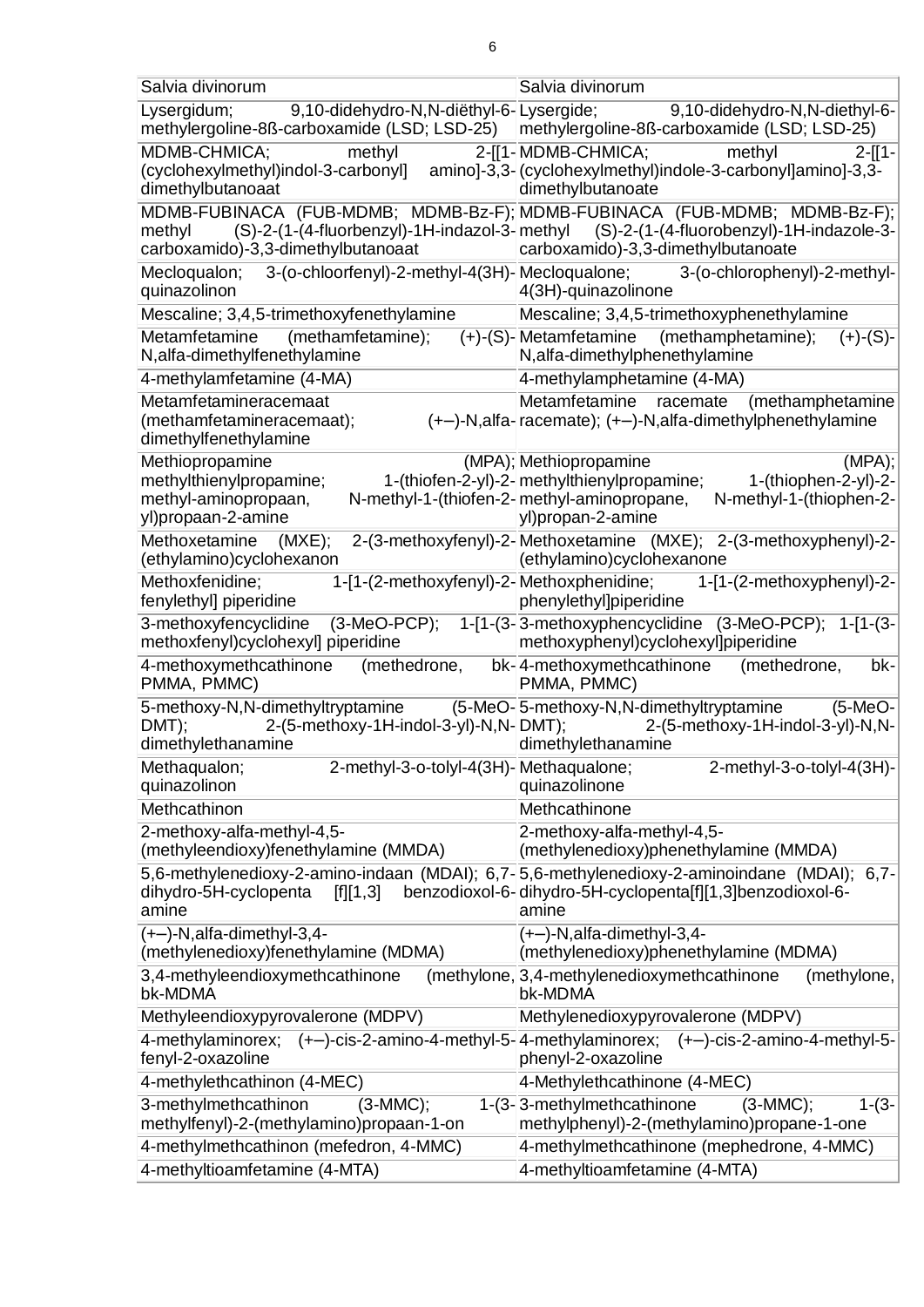| alfa-methyltryptamine (AMT; $\alpha$ -MT); 2-(1H-indol-alpha-methyltryptamine (AMT; $\alpha$ -MT);<br>3-yl)-1-methyl-ethylamine                                                      | $2-(1H -$<br>indol-3-yl)-1-methyl-ethylamine                                                                                                                                                     |
|--------------------------------------------------------------------------------------------------------------------------------------------------------------------------------------|--------------------------------------------------------------------------------------------------------------------------------------------------------------------------------------------------|
| Mytragynine                                                                                                                                                                          | Mytragynine                                                                                                                                                                                      |
| N-methyl-4,4'-difluormodafinil;<br>Modafiendz;<br>{[bis(4-fluorofenyl)methyl]<br>methylacetamide                                                                                     | 2-Modafiendz; N-methyl-4,4'-difluoromodafinil;<br>$2 -$<br>sulfinyl}-N-{[bis(4-fluorophenyl)methyl]sulfinyl}-N-<br>methylacetamide                                                               |
| MT-45;<br>1-cyclohexyl-4-(1,2-MT-45;<br>difenylethyl)piperazine                                                                                                                      | 1-cyclohexyl-4- $(1,2-$<br>diphenylethyl)piperazine                                                                                                                                              |
| pyrrolidin-1-ylpentaan-1-on                                                                                                                                                          | Nafyron; nafthylpyrovaleron; 1-naftaleen-2-yl-2-Naphyrone; naphthylpyrovalerone; 1-naphthalen-<br>2-yl-2-pyrrolidin-1-ylpentan-1-one                                                             |
| methyl-3,4-(methylenedioxy)fenethylamine                                                                                                                                             | N-ethyl MDA (MDE) MDEA; (+-)-N-ethyl-alfa-N-ethyl MDA (MDE) MDEA; (+-)-N-ethyl-alfa-<br>methyl-3,4-(methylenedioxy)phenethylamine                                                                |
| MDA; (+-)-N-[alfa-methyl-3,4-N-hydroxy<br>N-hydroxy<br>(methyleendioxy)-fenethyl] hydroxylamine                                                                                      | MDA; $(+-)$ -N-[alfa-methyl-3,4-<br>(methylenedioxy)-phenethyl]hydroxylamine                                                                                                                     |
| N-methyl-1-(3,4-methyleendioxyfenyl)-2-<br>butaanamine (MDP-2-MB, MBDB)                                                                                                              | N-methyl-1-(3,4-methylenedioxyphenyl)-2-<br>butanamine (MDP-2-MB, MBDB)                                                                                                                          |
| N, N-diallyl-5-methoxytryptamine (5-MeO-DALT)                                                                                                                                        | N, N-diallyl-5-methoxytryptamine (5-MeO-DALT)                                                                                                                                                    |
| Ocfentanil:<br>fenylethyl)piperidine-4-yl] acetamide                                                                                                                                 | N-(2-fluorfenyl)-2-methoxy-N-[1-(2-Ocfentanil; N-(2-fluorophenyl)-2-methoxy-N-[1-(2-<br>phenylethyl)piperidin-4-yl]acetamide                                                                     |
| Opium                                                                                                                                                                                | Opium                                                                                                                                                                                            |
| Parahexyl;<br>trimethyl-6H-dibenzo [b,d] pyraan-1-ol                                                                                                                                 | 3-hexyl-7,8,9,10-tetrahydro-6,6,9-Parahexyl; 3-hexyl-7,8,9,10-tetrahydro-6,6,9-<br>trimethyl-6H-dibenzo[b,d]pyran-1-ol                                                                           |
| p-methoxy-alfa-methylfenethylamine (PMA)                                                                                                                                             | p-methoxy-alfa-methylphenethylamine (PMA)                                                                                                                                                        |
| Para-methoxymethylamfetamine (PMMA)                                                                                                                                                  | Para-methoxymethylamphetamine (PMMA)                                                                                                                                                             |
| on; 2-methylamino-1-fenyl-1-pentanon                                                                                                                                                 | Pentedrone; 1-fenyl-2-(methylamino)pentaan-1-Pentedrone; 1-phenyl-2-(methylamino)pentan-1-<br>one; 2-methylamino-1-phenyl-1-pentanone                                                            |
| (psilosin); 3-[2-(dimethylamino)ethyl] Psilocine<br>Psilocine<br>indol-4-o,l incl. psilocinehoudende paddenstoelen (dimethylamino)ethyl]indol-4-o,l                                  | (psilosin);<br>$3-[2-$<br>incl.<br>Psilocine<br>containing mushrooms                                                                                                                             |
| diwaterstoffosfaat,<br>incl.<br>psilocybine met dihydrogen<br>paddenstoelen                                                                                                          | Psilocybine; 3-[2(dimethylamino)-ethyl]indol-4-yl Psilocybine; 3-[2(dimethylamino)-ethyl]indol-4-yl<br>Psilocybine<br>phosphate,<br>incl.<br>containing mushrooms                                |
| Pyrazolam;<br>[1,2,4]triazolo[4,3a][1,4]benzodiazepine;<br>methyl[1,2,4]triazo-6-(2-pyridinyl)-8-broom-1,4-<br>benzodiazepine                                                        | 8-broom-1-methyl-6-fenyl-4H-Pyrazolam; 8-bromo-1-methyl-6-phenyl-4H-<br>1-[1,2,4]triazolo[4,3a][1,4]benzodiazepine;<br>1 -<br>methyl[1,2,4]triazo-6-(2-pyridinyl)-8-bromo-1,4-<br>benzodiazepine |
| $alfa$ -pyrrolidinohexanofenon (alfa-PHP, $\alpha$ -PHP); alpha-pyrrolidinohexanophenone<br>2-(pyrrolidine-1-yl)-1-(fenyl)hexaan-1-on                                                | (alfa-PHP,<br>α-<br>PHP); 2-(pyrrolidin-1-yl)-1-(phenyl)hexan-1-one                                                                                                                              |
| alfa-pyrrolidinoheptanofenon (PV8; alfa-PHPP; alpha-pyrrolidinoheptanophenone<br>alfa-pyrrolidinoheptiofenon;<br>alfa-PEP);<br>pyrrolidinoenanthofenon;<br>pyrrolidinyl)heptaan-1-on | (PV8;<br>alpha-<br>$\alpha$ -PHPP;<br>alpha-PEP);<br>alpha-<br>1-fenyl-2-(1-pyrrolidinoheptiophenone;<br>α-<br>pyrrolidinoenanthophenone;<br>$1$ -phenyl-2- $(1 -$<br>pyrrolidinyl)heptan-1-one  |
| alfa-pyrrolidinovalerofenon (alfa-PVP; α-PVP); 1-alpha-pyrrolidinovalerophenone<br>fenyl-2-(1-pyrrolidinyl)-1-pentanon                                                               | $(alfa$ -PVP;<br>α-<br>PVP); 1-phenyl-2-(1-pyrrolidinyl)-1-pentanone                                                                                                                             |
| (4-methoxyfenyl)(1-pentyl-1H-indol-3-RCS-4;<br>RCS-4:<br>yl)methanon                                                                                                                 | (4-methoxyphenyl)(1-pentyl-1H-indol-3-<br>yl)methanone                                                                                                                                           |
| Rolicyclidine (PHP, PCPY); 1-(1-fenylcyclohexyl)- Rolicyclidine<br>pyrrolidine                                                                                                       | PCPY);<br>(PHP,<br>$1-(1-$<br>phenylcyclohexyl)-pyrrolidine                                                                                                                                      |
| Salvinorine A                                                                                                                                                                        | Salvinorin A                                                                                                                                                                                     |
| Secobarbital;<br>5-allyl-5-(1-methylbutyl)- Secobarbital;<br>barbituurzuur                                                                                                           | 5-allyl-5-(1-methylbutyl)-barbituric<br>acid                                                                                                                                                     |
| <b>STP</b><br>2,5-dimethoxy-alfa, 4-STP<br>(DOM);<br>dimethylfenethylamine                                                                                                           | (DOM);<br>2,5-dimethoxy-alfa,4-<br>dimethylphenethylamine                                                                                                                                        |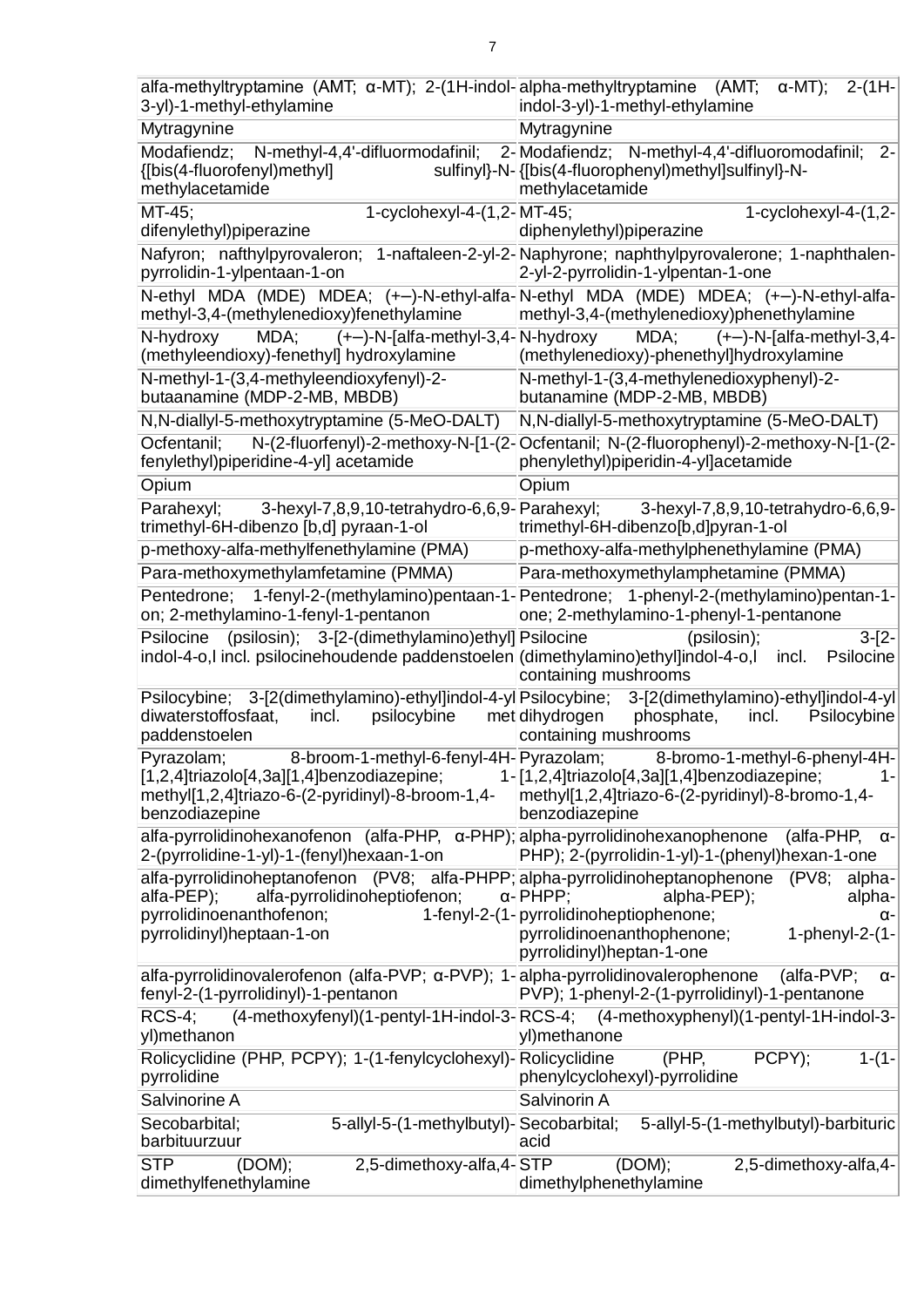| indol-3-carboxamide                                                                                                                       | STS-135; N-(1-adamantyl)-1-(5-fluorpentyl)-1H-STS-135; N-(1-adamantyl)-1-(5-fluoropentyl)-1H-<br>indole-3-carboxamide                                                            |
|-------------------------------------------------------------------------------------------------------------------------------------------|----------------------------------------------------------------------------------------------------------------------------------------------------------------------------------|
| carbocholine)                                                                                                                             | TAREN (met aprofen, cyclodol, chlorosil en TAREN (containing aprofen, cyclodol, chlorosil<br>and carbocholine)                                                                   |
| Tenamfetamine<br>(methylenedioxy)fenethylamine                                                                                            | (MDA); alfa-methyl-3,4-Tenamfetamine (MDA);<br>alfa-methyl-3,4-<br>(methylenedioxy)phenethylamine                                                                                |
| Tenocyclidine (TCP); [1-(2-thienyl)-cyclohexyl] Tenocyclidine (TCP);<br>piperidine                                                        | $[1-(2-thienyl)-$<br>cyclohexyl]piperidine                                                                                                                                       |
| stereochemische varianten                                                                                                                 | Tetrahydrocannabinol (THC), isomeren en hun Tetrahydrocannabinol (THC), isomers and their<br>stereochemical variants                                                             |
| yl)(naftaleen-1-yl)methanon                                                                                                               | THJ-2201; 1-(5-fluorpentyl)-1H-indazol-3-THJ-2201; 1-(5-fluoropentyl)-1H-indazol-3-<br>yl)(naphthalen-1-yl)methanone                                                             |
| (trifluormethyl)fenyl] piperazine                                                                                                         | 3-trifluormethylfenylpiperazine (TFMPP); 1-[3-3-trifluoromethylphenylpiperazine (TFMPP); 1-[3-<br>(trifluoromethyl)phenyl]piperazine                                             |
| (+-)-3,4,5-trimethoxy-alfa-methylfenethylamine<br>(TMA)                                                                                   | $(+-)$ -3,4,5-trimethoxy-alfa-methylphenethylamine<br>(TMA)                                                                                                                      |
| 2,4,5-trimethoxyamfetamine (TMA-2)                                                                                                        | 2,4,5-trimethoxyamphetamine (TMA-2)                                                                                                                                              |
| Zipeprol                                                                                                                                  | Zipeprol                                                                                                                                                                         |
| zijn<br>rassenlijst voor landbouwgewassen), bolkaf en plant species) straw and clandestine products<br>clandestiene producten             | Opiumpapaver (met uitzondering van rassen die Opium poppy (excl. the varieties listed in the<br>opgenomen in de gemeenschappelijke common catalogue of varieties of agricultural |
| UR-144;<br>tetramethylcyclopropyl)methanon                                                                                                | $(1-pentyl-1H-indol-3-yl)(2,2,3,3-lUR-144;$ $(1-pentyl-1H-indol-3-yl)(2,2,3,3-lUR-144;$<br>tetramethylcyclopropyl)methanone                                                      |
| W-18; 4-chloor-N-(1-[2-(4-nitrofenyl)ethyl]-W-18;<br>piperidine-2-ylideen)benzeen-1-sulfonamide piperidin-2-ylidene)benzene-1-sulfonamide | 4-chloro-N-(1-[2-(4-nitrophenyl)ethyl]-                                                                                                                                          |

\*met uitzondering van geneesmiddelen in lijst IV \*excl. medicinal product in Schedule IV

# **LIJST II**

| Alfameprodine                 | Alphameprodine                |
|-------------------------------|-------------------------------|
| Alfamethadol                  | Alphamethadol                 |
| Alfa-methylfentanyl           | Alpha-methylfentanyl          |
| Alfa-methylfentanyl           | Alpha-methylthiofentanyl      |
| Alfaprodine                   | Alphaprodine                  |
| Alfacetylmethadol (LAAM)      | Alphacetylmethadol (LAAM)     |
| Alfentanil                    | Alfentanil                    |
| Allylprodine                  | Allylprodine                  |
| Anileridine                   | Anileridine                   |
| Acetorfine                    | Acetorphine                   |
| Acetyl-alfa-methylfentanyl    | Acetyl-alpha-methylfentanyl   |
| Acetylmethadol                | Acetylmethadol                |
| Betacetylmethadol             | Betacetylmethadol             |
| Beta-hydroxyfentanyl          | Beta-hydroxyfentanyl          |
| Beta-hydroxy-3-methylfentanyl | Beta-hydroxy-3-methylfentanyl |
| Betameprodine                 | Betameprodine                 |
| Betamethadol                  | Betamethadol                  |
| <b>Betaprodine</b>            | <b>Betaprodine</b>            |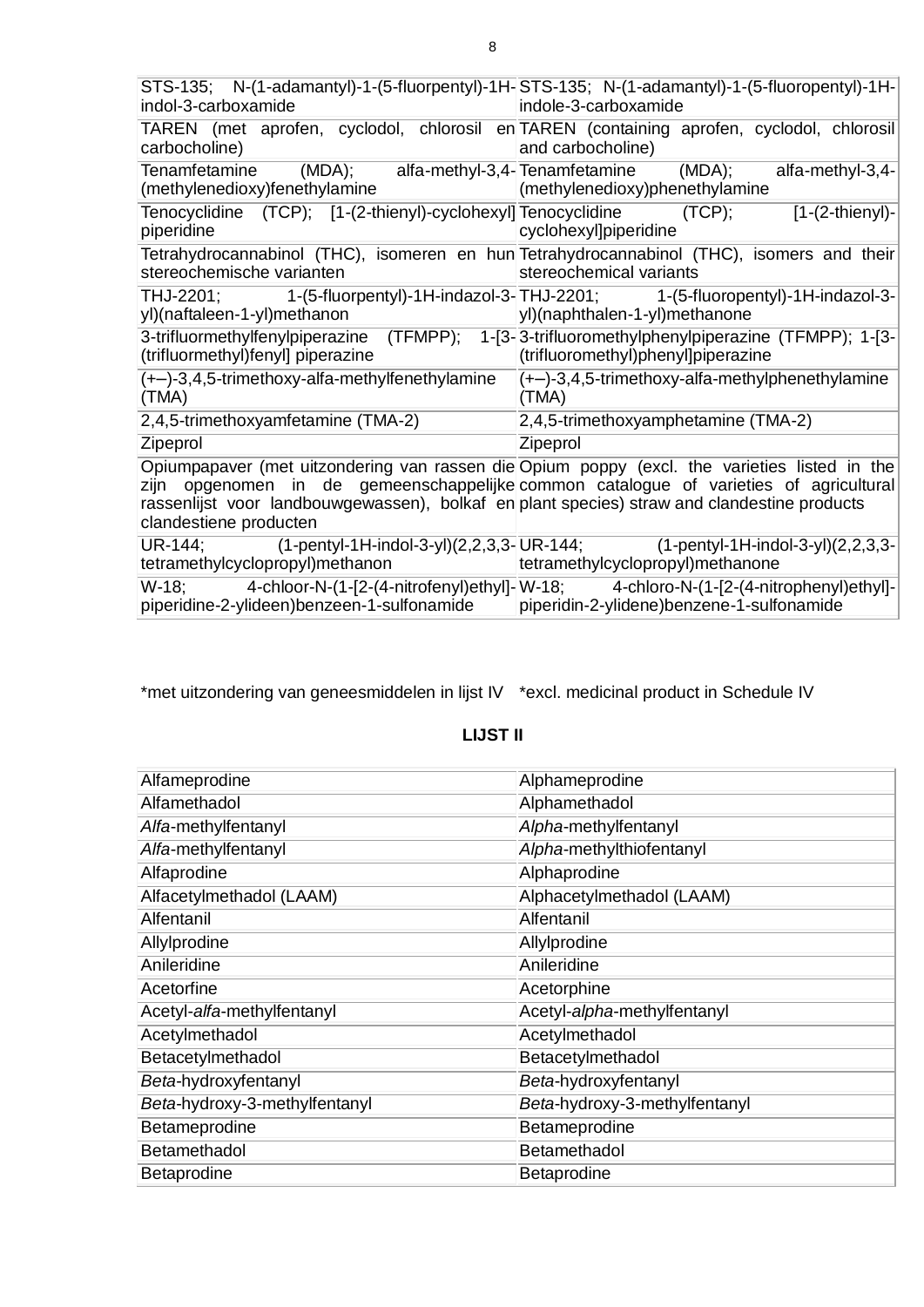| Benzethidine                          | Benzethidine                                                                                   |
|---------------------------------------|------------------------------------------------------------------------------------------------|
| Benzylmorfine                         | Benzylmorphine                                                                                 |
| <b>Bezitramide</b>                    | Bezitramide                                                                                    |
| <b>Buprenorfine</b>                   | Buprenorphine                                                                                  |
| Dextromoramide                        | Dextromoramide                                                                                 |
| Desomorfine                           | Desomorphine                                                                                   |
| Diampromide                           | Diampromide                                                                                    |
| Diethylthiambuteen                    | Diethylthiambutene                                                                             |
| Difenoxin                             | <b>Difenoxin</b>                                                                               |
| Difenoxylaat                          | Diphenoxylate                                                                                  |
| Dihydroetorfine                       | Dihydroetorphine                                                                               |
| Dihydromorfine                        | Dihydromorphine                                                                                |
| Dimefeptanol                          | Dimepheptanol                                                                                  |
| Dimenoxadol                           | Dimenoxadol                                                                                    |
| Dimethylthiambuteen                   | Dimethylthiambutene                                                                            |
| Dioxafetylbutyraat                    | Dioxaphetyl butyrate                                                                           |
| Dipipanone                            | Dipipanone                                                                                     |
| Drotebanol                            | Drotebanol                                                                                     |
|                                       | Ecgonine, zijn esters en derivaten, die kunnen Ecgonine, its esters and derivatives, which are |
| worden omgezet in ecgonine en cocaïne | convertible to ecgonine and cocaine                                                            |
| Etoxeridine                           | Etoxeridine                                                                                    |
| Etonitazeen                           | Etonitazene                                                                                    |
| Etorfine                              | Etorphine                                                                                      |
| Ethylmethylthiambuteen                | Ethylmethylthiambutene                                                                         |
| Fenadoxone                            | Phenadoxone                                                                                    |
| Fenampromide                          | Phenampromide                                                                                  |
| Fenazocine                            | Phenazocine                                                                                    |
| Fenomorfan                            | Phenomorphan                                                                                   |
| Fenoperidine                          | Phenoperidine                                                                                  |
| Fentanyl                              | Fentanyl                                                                                       |
| Flunitrazepam                         | Flunitrazepam                                                                                  |
| Furethidine                           | Furethidine                                                                                    |
| Hydrocodone                           | Hydrocodone                                                                                    |
| Hydroxypethidine                      | Hydroxypethidine                                                                               |
| Hydromorfinol                         | Hydromorphinol                                                                                 |
| Hydromorfon                           | Hydromorphone                                                                                  |
| Isomethadon                           | Isomethadone                                                                                   |
| Ketobemidon                           | Ketobemidone                                                                                   |
| Clonitazeen                           | Clonitazene                                                                                    |
| Codoxime                              | Codoxime                                                                                       |
| Cocaïne                               | Cocaine                                                                                        |
| Levofenacylmorfan                     | Levophenacylmorphan                                                                            |
| Levomethorfan                         | Levomethorphan                                                                                 |
| Levomoramide                          | Levomoramide                                                                                   |
| Levorfanol                            | Levorphanol                                                                                    |
| Lisdexamfetamine dimesylaat           | Lisdexamfetamine dimesylate                                                                    |
|                                       | Methadone                                                                                      |
| Methadon                              |                                                                                                |
| Methadon-tussenproduct                | Methadone Intermediate                                                                         |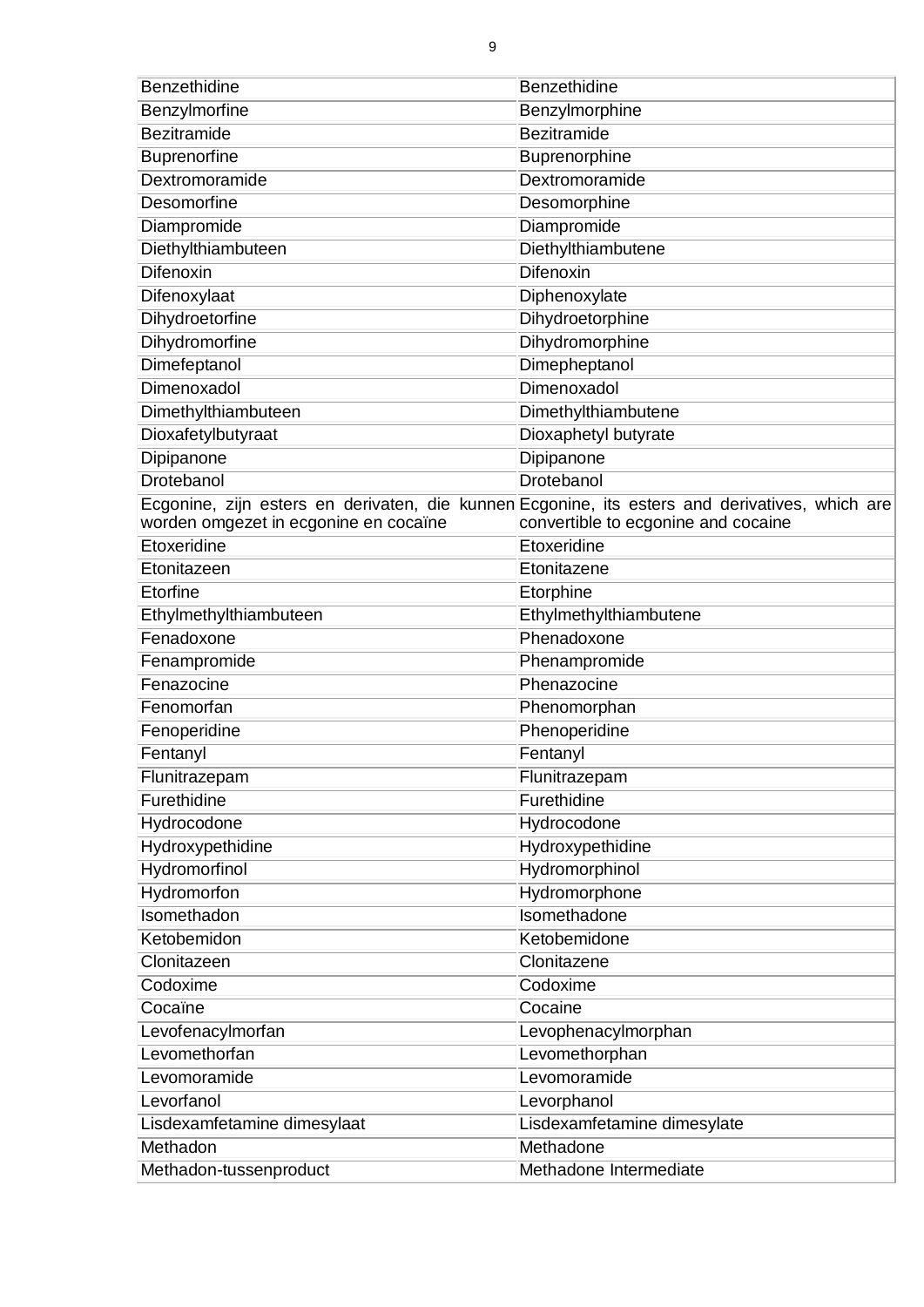| Metazocine                                                                   | Metazocine                                                                                                                                                                                                 |
|------------------------------------------------------------------------------|------------------------------------------------------------------------------------------------------------------------------------------------------------------------------------------------------------|
| Metopon                                                                      | Metopon                                                                                                                                                                                                    |
| Methyldesorfine                                                              | Methyldesorphine                                                                                                                                                                                           |
| Methyldihydromorfine                                                         | Methyldihydromorphine                                                                                                                                                                                      |
| Methylfenidaat;<br>methyl-alfa-fenyl-2-Methylphenidate;<br>piperidineacetaat | methyl-alfa-phenyl-2-<br>piperidineacetate                                                                                                                                                                 |
| 3-methylfentanyl                                                             | 3-methylfentanyl                                                                                                                                                                                           |
| 3-methylthiofentanyl                                                         | 3-methylthiofentanyl                                                                                                                                                                                       |
| Moramide-tussenproduct                                                       | Moramide Intermediate                                                                                                                                                                                      |
| Morferidine                                                                  | Morpheridine                                                                                                                                                                                               |
| <b>Morfine</b>                                                               | <b>Morphine</b>                                                                                                                                                                                            |
| oxide                                                                        | Morfinemethobromide en andere pentavalente Morphine methobromide and other pentavalent<br>stikstof-morfinederivaten, waaronder codeïne-n-nitrogen morphine derivatives, one of which is<br>Codeine-N-Oxide |
| Morfine-N-oxide                                                              | Morphine-N-oxide                                                                                                                                                                                           |
| 1-methyl-4-fenyl-4-piperidinolpropionaat MPPP;<br>MPPP;                      | 1-methyl-4-phenyl-4-piperidinol                                                                                                                                                                            |
| (ester)                                                                      | proprionate (ester)                                                                                                                                                                                        |
| <b>Myrofine</b>                                                              | <b>Myrophine</b>                                                                                                                                                                                           |
| Nicomorfine                                                                  | Nicomorphine                                                                                                                                                                                               |
| Noracymethadol                                                               | Noracymethadol                                                                                                                                                                                             |
| Norlevorfanol                                                                | Norlevorphanol                                                                                                                                                                                             |
| Normethadon                                                                  | Normethadone                                                                                                                                                                                               |
| Normorfine                                                                   | Normorphine                                                                                                                                                                                                |
| Norpipanon                                                                   | Norpipanone                                                                                                                                                                                                |
| Oxycodon                                                                     | Oxycodone                                                                                                                                                                                                  |
| Oxymorfon                                                                    | Oxymorphone                                                                                                                                                                                                |
| Oripavine                                                                    | Oripavine                                                                                                                                                                                                  |
| Para-fluorfentanyl                                                           | Para-fluorofentanyl                                                                                                                                                                                        |
| 1-fenethyl-4-fenyl-4-piperidinolacetaat PEPAP;<br>PEPAP;                     | 1-phenethyl-4-phenyl-4-piperidinol                                                                                                                                                                         |
| (ester)                                                                      | acetate (ester)<br>Pethidine                                                                                                                                                                               |
| Pethidine                                                                    | Pethidine-Intermediate A                                                                                                                                                                                   |
| Pethidine-tussenproduct A                                                    |                                                                                                                                                                                                            |
| Pethidine-tussenproduct B                                                    | Pethidine-Intermediate B                                                                                                                                                                                   |
| Pethidine-tussenproduct C<br>Piminodine                                      | Pethidine-Intermediate C<br>Piminodine                                                                                                                                                                     |
|                                                                              |                                                                                                                                                                                                            |
| Piritramide                                                                  | Piritramide                                                                                                                                                                                                |
| Proheptazine<br>Properidine                                                  | Proheptazine                                                                                                                                                                                               |
| Racemethorfan                                                                | Properidine                                                                                                                                                                                                |
| Racemoramide                                                                 | Racemethorphan<br>Racemoramide                                                                                                                                                                             |
| Racemorfan                                                                   |                                                                                                                                                                                                            |
| Remifentanil                                                                 | Racemorphan<br>Remifentanil                                                                                                                                                                                |
| Sufentanil                                                                   | Sufentanil                                                                                                                                                                                                 |
|                                                                              |                                                                                                                                                                                                            |
| Tapentadol<br>Thebaïne                                                       | <b>Tapentadol</b><br>Thebaine                                                                                                                                                                              |
| Thebacon                                                                     | Thebacon                                                                                                                                                                                                   |
|                                                                              |                                                                                                                                                                                                            |
| <b>Tilidine</b>                                                              | <b>Tilidine</b>                                                                                                                                                                                            |
| Thiofentanyl                                                                 | Thiofentanyl                                                                                                                                                                                               |
| Trimeperidine                                                                | Trimeperidine                                                                                                                                                                                              |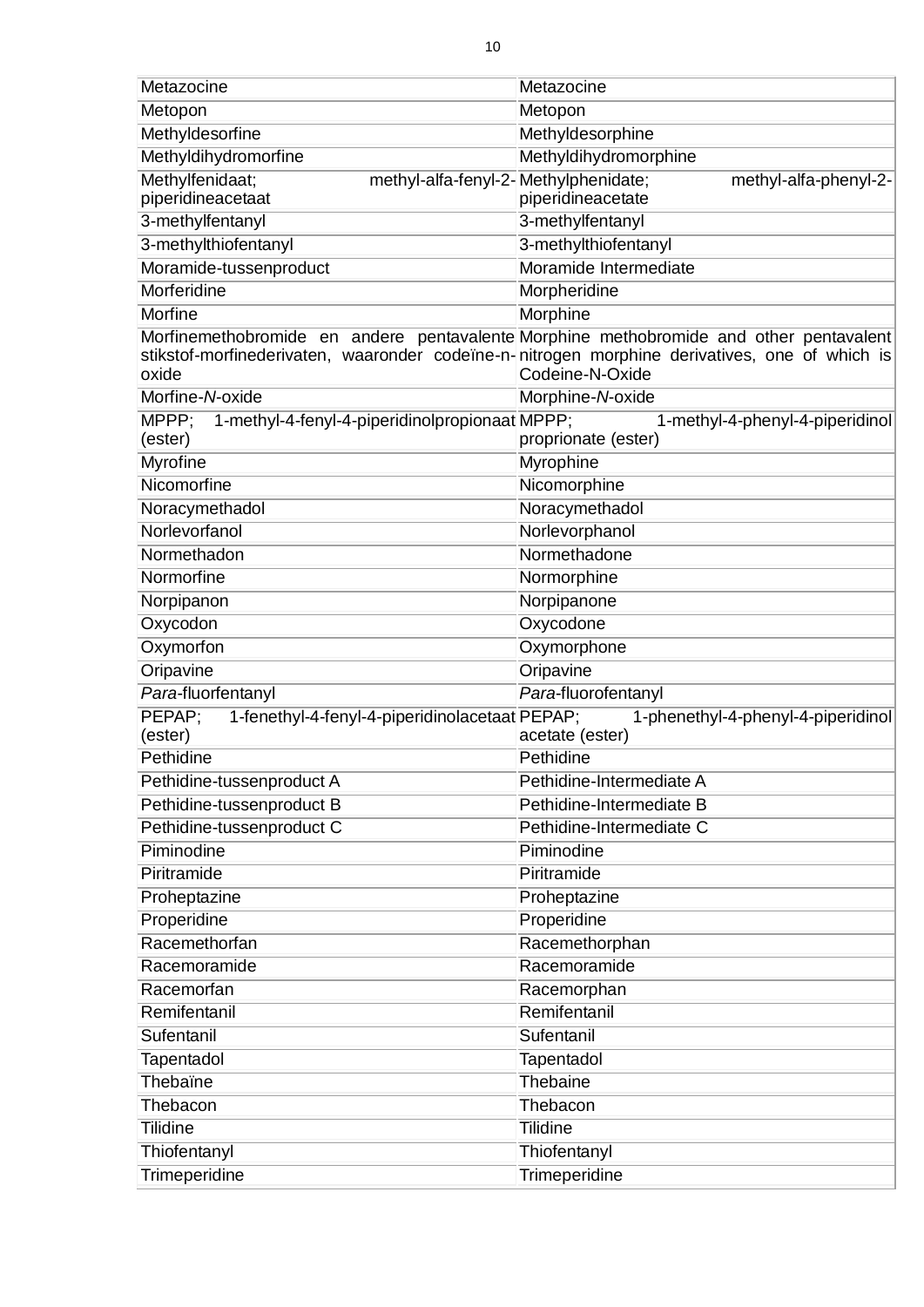| Amobarbital                      | Amobarbital                       |
|----------------------------------|-----------------------------------|
| Acetyldihydrocodeïne             | Acetyldihydrocodeine              |
| <b>Butalbital</b>                | <b>Butalbital</b>                 |
| <b>Butorfanol</b>                | Butorphanol                       |
| Dextropropoxyfeen                | Dextropropoxyphene                |
| Dihydrocodeïne                   | Dihydrocodeine                    |
| Dronabinol                       | Dronabinol                        |
| Ethylmorfine                     | Ethylmorphine                     |
| Folcodine                        | Pholcodine                        |
| Glutethimide                     | Glutethimide                      |
| Cathine ((+)-norpseudo-efedrine) | Cathine ((+)-norpseudo-ephedrine) |
| Codeïne                          | Codeine                           |
| Nicodicodine                     | Nicodicodine                      |
| Nicocodine                       | Nicocodine                        |
| Norcodeïne                       | Norcodeine                        |
| Pentazocine                      | Pentazocine                       |
| Pentobarbital                    | Pentobarbital                     |
| Propiram                         | Propiram                          |
| Tramadol                         | Tramadol                          |
| Cyclobarbital                    | Cyclobarbital                     |

# **LIJST IV**

| Allobarbital                       | Allobarbital                        |
|------------------------------------|-------------------------------------|
| Alprazolam                         | Alprazolam                          |
| Amfepramon (diëthylpropion)        | Amfepramone (diethylpropion)        |
| Aminorex                           | Aminorex                            |
| Aprobarbital                       | Aprobarbital                        |
| <b>Barbital</b>                    | <b>Barbital</b>                     |
| Benzfetamine                       | Benzfetamine (benzphetamine)        |
| Bromazepam                         | Bromazepam                          |
| <b>Butobarbital</b>                | <b>Butobarbital</b>                 |
| <b>Brotizolam</b>                  | <b>Brotizolam</b>                   |
| Delorazepam                        | Delorazepam                         |
| Diazepam                           | Diazepam                            |
| Clorazepaatdikalium                | Clorazepate dipotassium             |
| Esketamine                         | Esketamine                          |
| Estazolam                          | Estazolam                           |
| Ethchlorvynol                      | Ethchlorvynol                       |
| Ethinamaat                         | Ethinamate                          |
| Etilamfetamine (N-ethylamfetamine) | Etilamfetamine (N-ethylamphetamine) |
| Ethylloflazepaat                   | Ethyl loflazepate                   |
| Fenazepam                          | Phenazepam                          |
| Fendimetrazine                     | Phendimetrazine                     |
| Fencamfamine                       | Fencamfamin                         |
| Fenobarbital                       | Phenobarbital                       |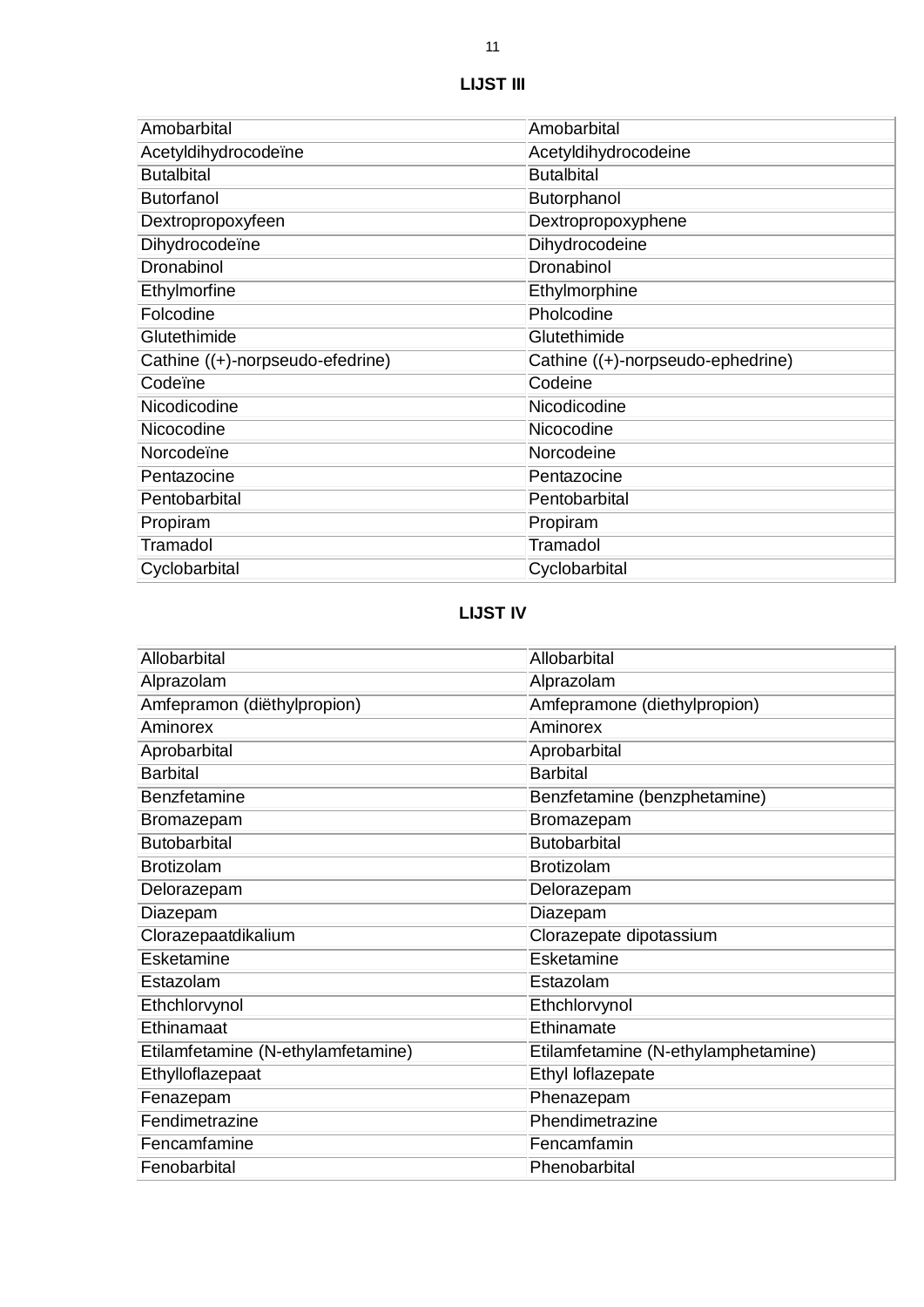| Fenproporex        | Fenproporex         |
|--------------------|---------------------|
| Fentermine         | Phentermine         |
| Fludiazepam        | Fludiazepam         |
| Flurazepam         | Flurazepam          |
| Halazepam          | Halazepam           |
| Haloxazolam        | Haloxazolam         |
| Hexobarbital       | Hexobarbital        |
| Heptabarbital      | Heptabarbital       |
| Camazepam          | Camazepam           |
| Ketamine           | Ketamine            |
| Ketazolam          | Ketazolam           |
| Clobazam           | Clobazam            |
| Cloxazolam         | Cloxazolam          |
| Clonazepam         | Clonazepam          |
| Chlordiazepoxide   | Chlordiazepoxide    |
| Clorazepaat        | Clorazepate         |
| Clotiazepam        | Clotiazepam         |
| Lefetamine (SPA)   | Lefetamine (SPA)    |
| Loprazolam         | Loprazolam          |
| Lorazepam          | Lorazepam           |
| Lormetazepam       | Lormetazepam        |
| Mazindol           | Mazindol            |
| Medazepam          | Medazepam           |
| Mefenorex          | Mefenorex           |
| Meprobamaat        | Meprobamate         |
| Mesocarb           | Mesocarb            |
| Methohexital       | Methohexital        |
| Methylfenobarbital | Methylphenobarbital |
| Methyprylon        | Methyprylon         |
| Midazolam          | Midazolam           |
| Modafinil          | Modafinil           |
| Natriumoxybaat     | Sodium oxybate      |
| Nimetazepam        | Nimetazepam         |
| Nitrazepam         | Nitrazepam          |
| Nordazepam         | Nordazepam          |
| Oxazepam           | Oxazepam            |
| Oxazolam           | Oxazolam            |
| Pemoline           | Pemoline            |
| Pinazepam          | Pinazepam           |
| Pipradrol          | Pipradrol           |
| Prazepam           | Prazepam            |
| Propylhexedrine    | Propylhexedrine     |
| Pyrovalerone       | Pyrovalerone        |
| Secbutabarbital    | Secbutabarbital     |
| Temazepam          | Temazepam           |
| Tetrazepam         | Tetrazepam          |
| Thiopentaal        | Thiopentaal         |
| Triazolam          | Triazolam           |
|                    |                     |